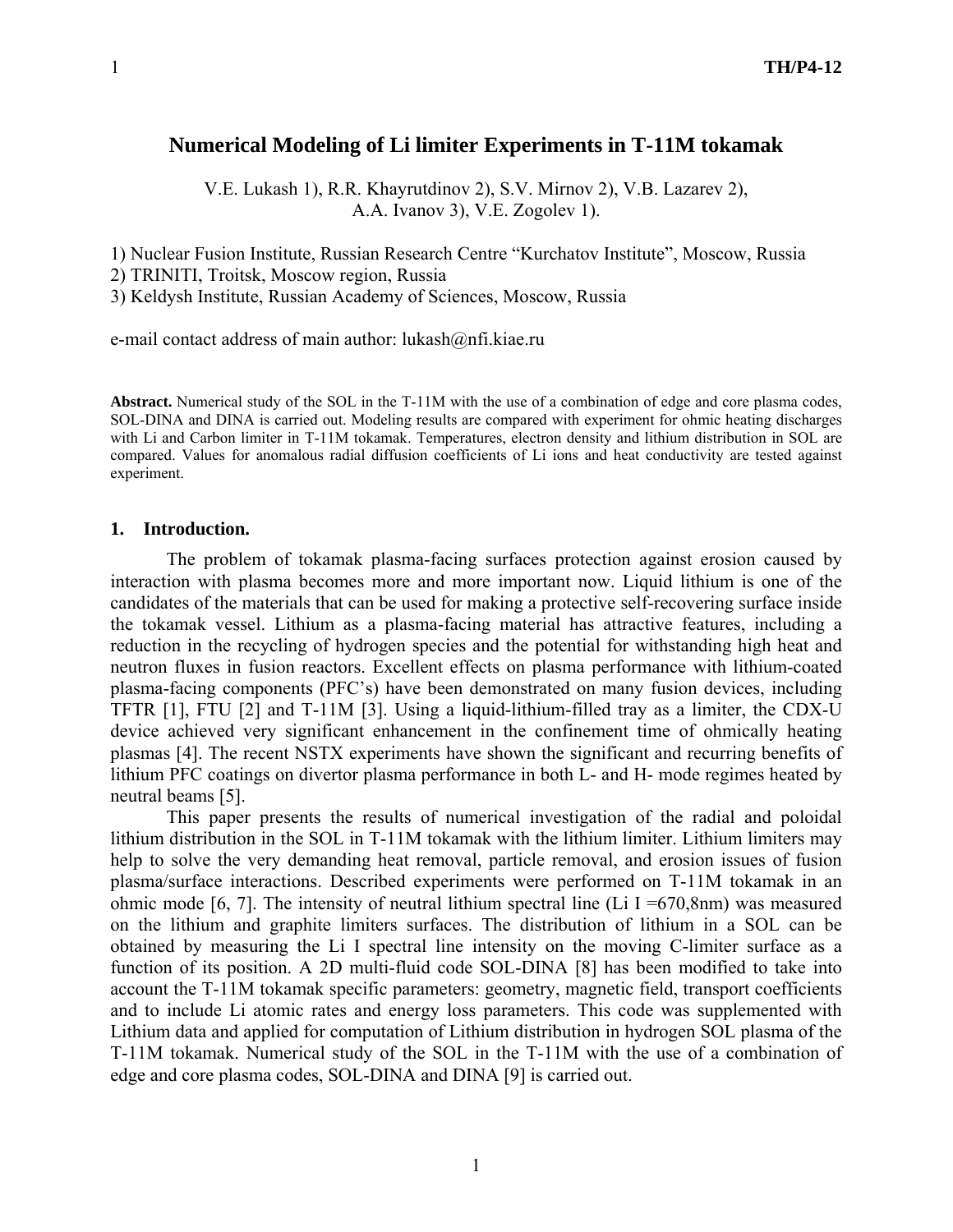#### **2. Li limiter Experiments in T-11M tokamak**

Presented work is to study by numerically of the physical processes of Lithium transport in SOL and to develop a quantitative model for determination of fractions circulatory and migratory ions. Presented investigation results

 $correspond$  the  $T-11M$  experiments determination of the radial distribution fluxes in the SOL in the shade of the limiter [10]. Two limiters were used: lithium, which was used as main limiter, located at the fixed radial position 17.5 cm, and auxiliary graphite limiter, which radial position was varied from 19 to 25 cm. The cross-section of the vacuum vessel containing limiters and diagnostics is presented on Fig. 1. By means of optical diagnostics (Li I spectral line detectors) the intensity of neutral lithium spectral line (Li I  $\lambda$ =670.8 nm) was measured on the lithium and graphite limiters surfaces simultaneously. Since the intensity of neutral atom spectral line is proportional to the flux of neutrals into the plasma, the distribution of lithium in the SOL can be obtained by measuring the Li I spectral line intensity on the C-limiter surface as a function of its position. The radial distribution obtained consists of two parts, which can be fitted by two exponents with different characteristic lengths  $\lambda$ <sub>*I</sub>*=2.2 cm (inner zone) and</sub>  $\lambda_2=0.7$  cm (outer zone) (Fig. 2). During the experiment, the position of Li limiter was fixed  $(Z_{Li} = 17.5$  cm), as well as other plasma parameters that can significantly influence the transport of Li (plasma current, density, plasma axis position).

#### **3. The model**

#### *Geometry*

The geometry of the boundary layer of tokamak plasma with toroidal limiter is sketched in Fig. 3. Here the core plasma, transition layer (TL) inside of last close magnetic surface (LCMS) and SOL areas are shown. The coordinates *x*, *y* and *z* correspond to the poloidal, radial and toroidal directions, respectively. The parallel (||) direction is along the total magnetic field, the perpendicular  $(L)$  direction is restricted to be within the magnetic flux surface, such that the (||,⊥)-axes are rotated against the (*z*, *x*)-axes by a few degrees. In the SOL-DINA code, the selfconsistent 2D time-dependant system of equations for conservation of particles and parallel momentum, temperature equations for electrons and ions, and diffusion equations for main and impurity neutrals inside of both SOL and TL areas are solved, which was compared with UEDGE code [11]. System of equations is primarily based on the classical transport equations by Braginskij [12]. The transport along field lines is assumed to be classical, the radial transport is



Fig. 1 Location of limiters and diagnostics in T-11M tokamak



Fig. 2 Lithium flux radial distribution in the SOL plasma of T-11M [10]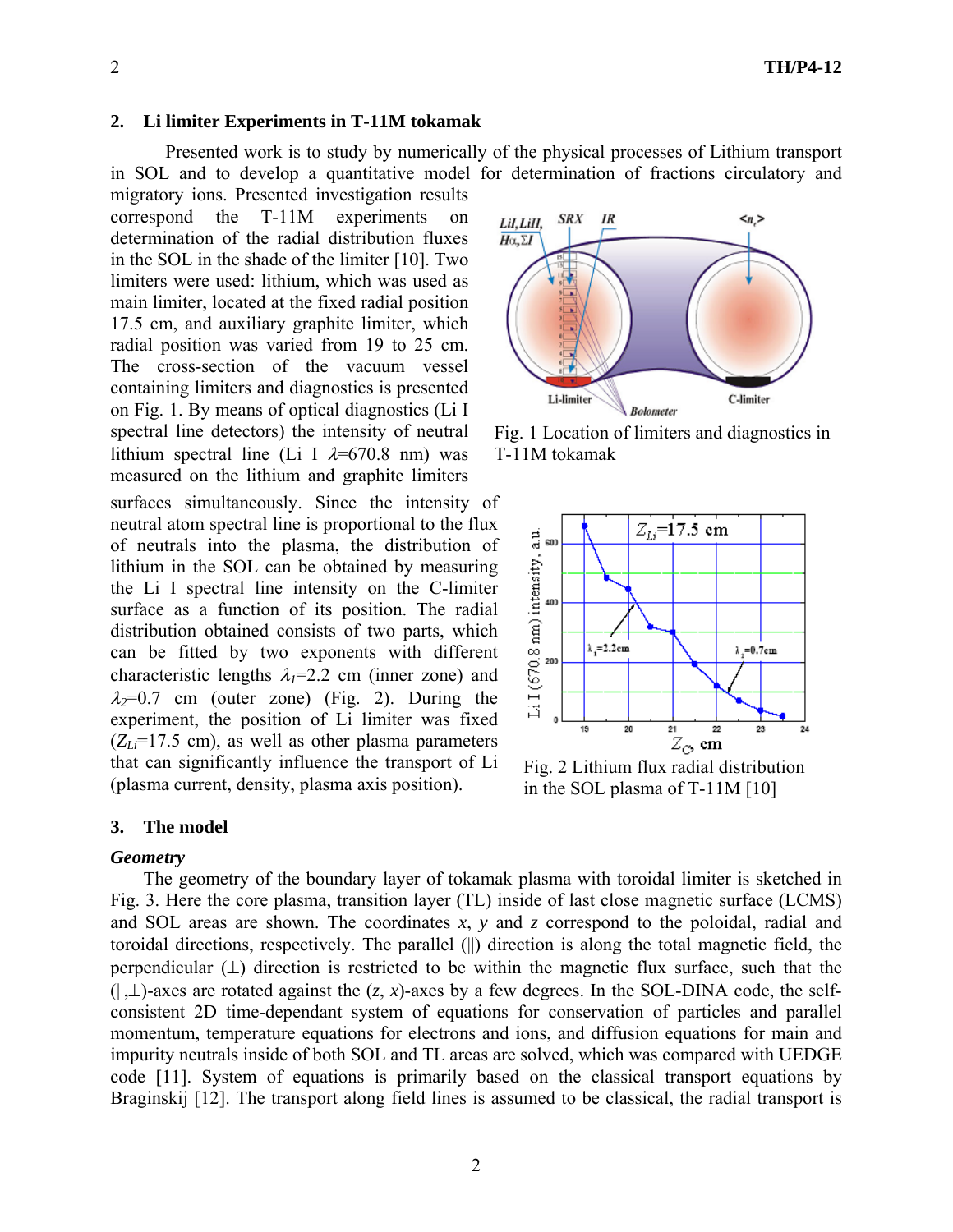assumed to be anomalous with prescribed radial transport coefficients of the order of Bohm diffusion. The dynamics of neutrals in the SOL is described by 2D diffusion model, which accounts in a self-consistent way for recycling of deuterium ions and for sputtering and selfsputtering of impurity ions at the limiter plates. Hydrogen and impurity atomic rates and energy losses are calculated using ATSV code [13].



Fig. 3 Boundary layer geometry for tokamak plasma with toroidal limiter

For every ion species  $a=i$ , *j* we solve the continuity, parallel momentum and energy equations. Here  $a=i$  for deuterium ions and  $a=j$  for the different charge states of impurity ions  $(j=1, ..., Z_{max})$ ; *Zmax* is the impurity atomic number).

### *Equations for charged particles*

Continuity equation (particle balance):

$$
\frac{\partial n_a}{\partial t} + \operatorname{div}\left(n_a \vec{V}_a\right) = S_a \tag{1}
$$

Here *n<sub>a</sub>* is the density of ions  $(a=i, j)$  or electrons  $(a=e)$ ,  $V_a = V_{\parallel}h + V_{\perp}$  $\vec{r}$  r  $\vec{r}$  r  $\vec{r}$  $|h + V_{\perp}|$  is the velocity of ions or electrons,  $V_{\parallel}$  is the parallel velocity component,  $\vec{V}_{\perp}$  is the perpendicular velocity component,  $\vec{V}_{\perp} = -D_a \nabla_{\perp} n_a$ , where  $D_a$  is the anomalous diffusion coefficient,  $S_a$  is the source of particles due to ionization, recombination and charge exchange.

Equation of motion (momentum balance):

$$
\frac{\partial}{\partial t}\left(m_a n_a V_{\parallel}\right) + \operatorname{div}\left(n_a m_a V_{\parallel} \vec{V}_a + p_a + \vec{\Pi}_a\right) = R_{\parallel}^a + \Sigma_{\parallel} \quad , \tag{2}
$$

Here  $m_a$  is the mass of particles,  $p_a$  is the pressure,  $R_{\parallel}^a = R_{\parallel}^V + R_{\parallel}^T$  is the combination of friction and thermal forces,  $\overline{\Pi}_a$  is the viscosity tensor,  $\Sigma_{\parallel}$  is the source of momentum.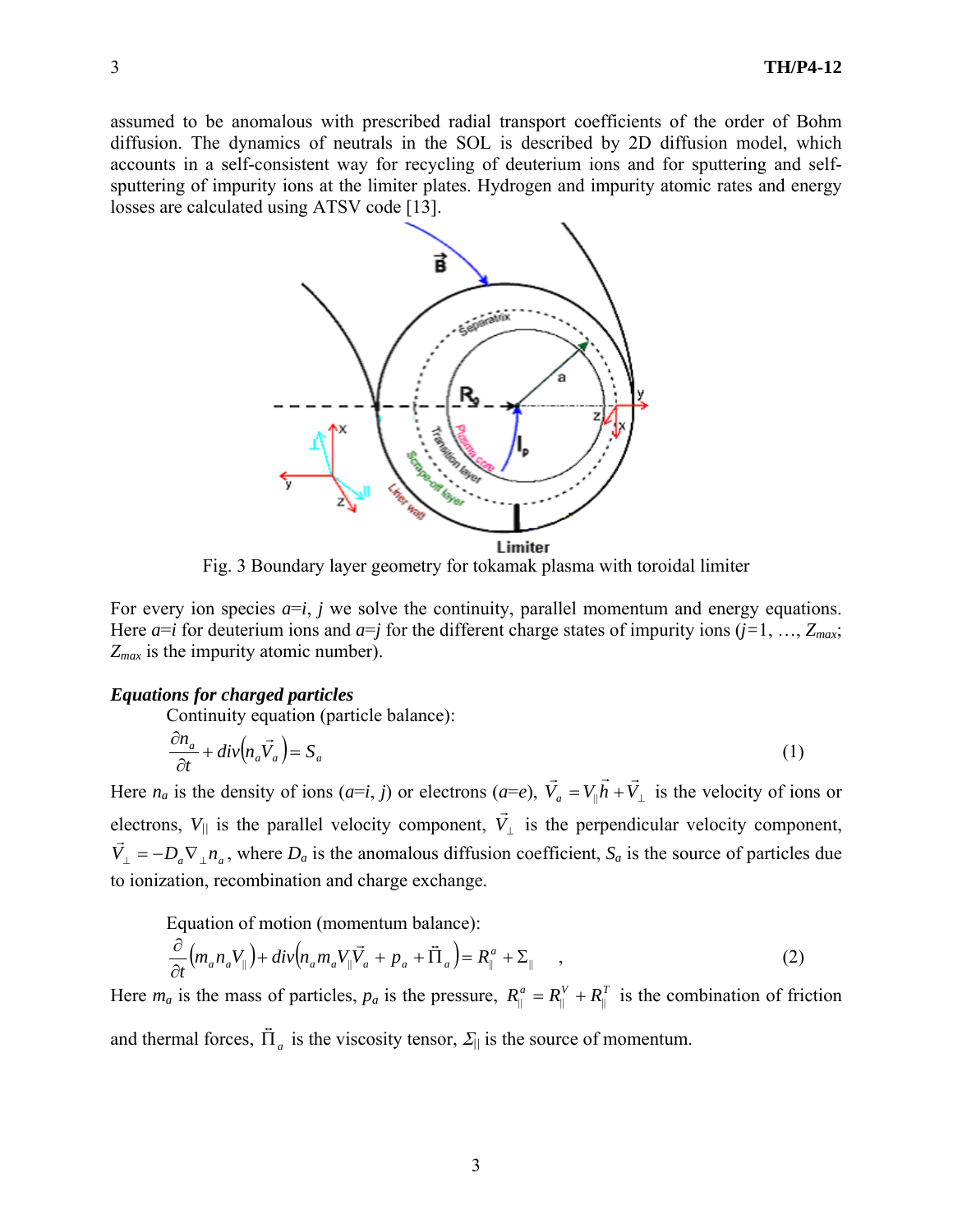$$
\frac{3}{2}\frac{\partial n_e T_e}{\partial t} + \text{div}\left(\frac{5}{2}n_e T_e \vec{V}_e + \vec{q}_e\right) = -Q_{ei} - Q_e
$$
\n<sup>(3)</sup>

$$
\frac{\partial}{\partial t} \sum_{a} \left( \frac{3}{2} n_a T_i \right) + \frac{d}{v} \sum_{a} \left( \frac{5}{2} n_a T_i \vec{V}_a + \vec{q}_a \right) = Q_{ei}
$$
\n<sup>(4)</sup>

Here *Qei* is the collisional energy exchange between electrons and ions, *Qe* is the energy losses to the ionization and excitation of deuterium and impurity;  $\vec{q}_a = -\left(k_\parallel^a \nabla_\parallel T_a + k_\perp^a \nabla_\perp T_a\right)$  $\vec{q}_a = -\left(k_\parallel^a \nabla_\parallel T_a + k_\perp^a \nabla_\perp T_a\right)$ ,  $k_\parallel^a$  is the classical and  $k_{\perp}^a$  is anomalous thermoconductivity coefficients,  $\vec{q}_e = \vec{q}_a$ , where  $a=e$ .

### *Equations for neutrals*

Balance of deuterium neutrals  $n_i^0$  is described by equation:

$$
\frac{\partial n_i^0}{\partial t} + \operatorname{div}\left(n_i^0 \vec{V}_i^0\right) = n_e \left(n_i R_i - n_i^0 I_i\right) - n_i^0 \sum n_j C_j \ , \ (i > 1)
$$
\n
$$
\tag{5}
$$

Here  $R_i$  is the photo-recombination rate,  $I_i$  is the ionization by electron shock rate and  $C_j$  is the charge exchange rates,  $\vec{V}_i^0$  is the deuterium neutrals velocity, which is equal in diffusion approximation  $\vec{V}_i^0 = -T_i \nabla n_i^0 / [m_i n_i^0 (n_i C_i + \sum C_i n_i + n_e I_i)].$ 

Similarly for lithium neutrals  $n_j^0$  the balance equation is:

$$
\frac{\partial n_j^0}{\partial t} + \operatorname{div}\left(n_j^0 \vec{V}_j^0\right) = n_e\left(n_j^1 R_j^1 - n_j^0 I_j^0\right) \tag{6}
$$

where  $\vec{V}_j^0 = -T_i \nabla n_j^0 / [m_j n_j^0 (n_e I_j^0 + n_j^1 C_j^0 + (n_i^1 + n_i^0) I)]$  is the lithium neutrals velocity and *I* is the elastic collision rate.

### *Boundary and initial conditions*

Covered transition layer and SOL area grid is shown in Fig. 4, numerical mesh and boundary conditions are pictured in Fig. 5. Here  $\theta$  is the poloidal angle. The value of  $\theta = \pi$ corresponds to the limiter location. Width of transition layer is chosen to be 2 cm. From core plasma the value of heat power *Qinp*=70 kW is coming to the transition layer. That value is corresponds to the ohmic plasma with  $I_p \approx 70$  kA. The value of 70 kW consists of 40 kW in electron channel and 30 kW in ion one.

In the wall the recycling of deuterium is assumed to be 50% and recycling of Li is equal 0. In the limiter the recycling of



Fig. 4 Grid of transition layer and SOL area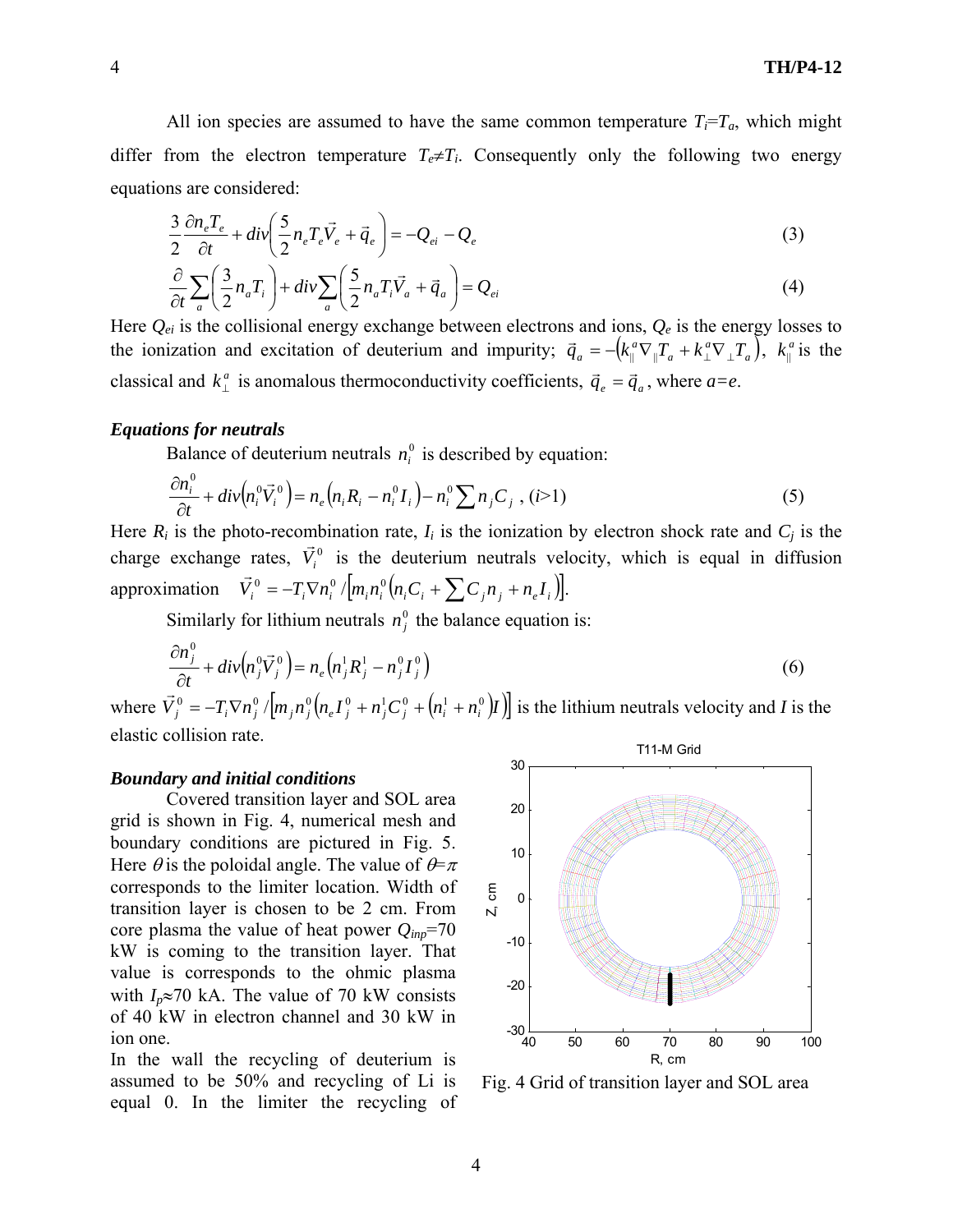deuterium is assumed to be 100%. Spattering coefficient of Li in the limiter is assumed to be 25%. Both electron and ion temperatures in the wall are assumed to be 1 eV. Values of  $\lambda_n = \lambda_T$  are assumed to be equal 1 cm,  $\delta_e = 5$  *n*  $\delta_a = 2.5$ . Values of  $n_i$  in the boundary between the core plasma and transition layer is taken  $0.6 \cdot 10^{13}$  cm<sup>-3</sup>,  $\Gamma_i = \Gamma_a^0 = 0$ . Because of consideration of the stationary solution in the paper we are using the arbitrary initial conditions.



Fig. 5 Numerical mesh and boundary conditions

## **4. Results and comparison with experiment**

Simulation results are performed for T-11M [3] tokamak, which has the plasma major and minor radii 0.7 m and 0.175 m, respectively. Toroidal field in the plasma axis is 1.2 T and plasma current is 70 kA. Simulations have carried out with the value of  $k_{\perp}^a$ , which to be around 0.7  $\text{m}^2/\text{s}$ , and corresponds to the Bohm level. Simulation results include the two kinds of the plasma temperatures and particle densities data. Firstly we present their stationary profiles along



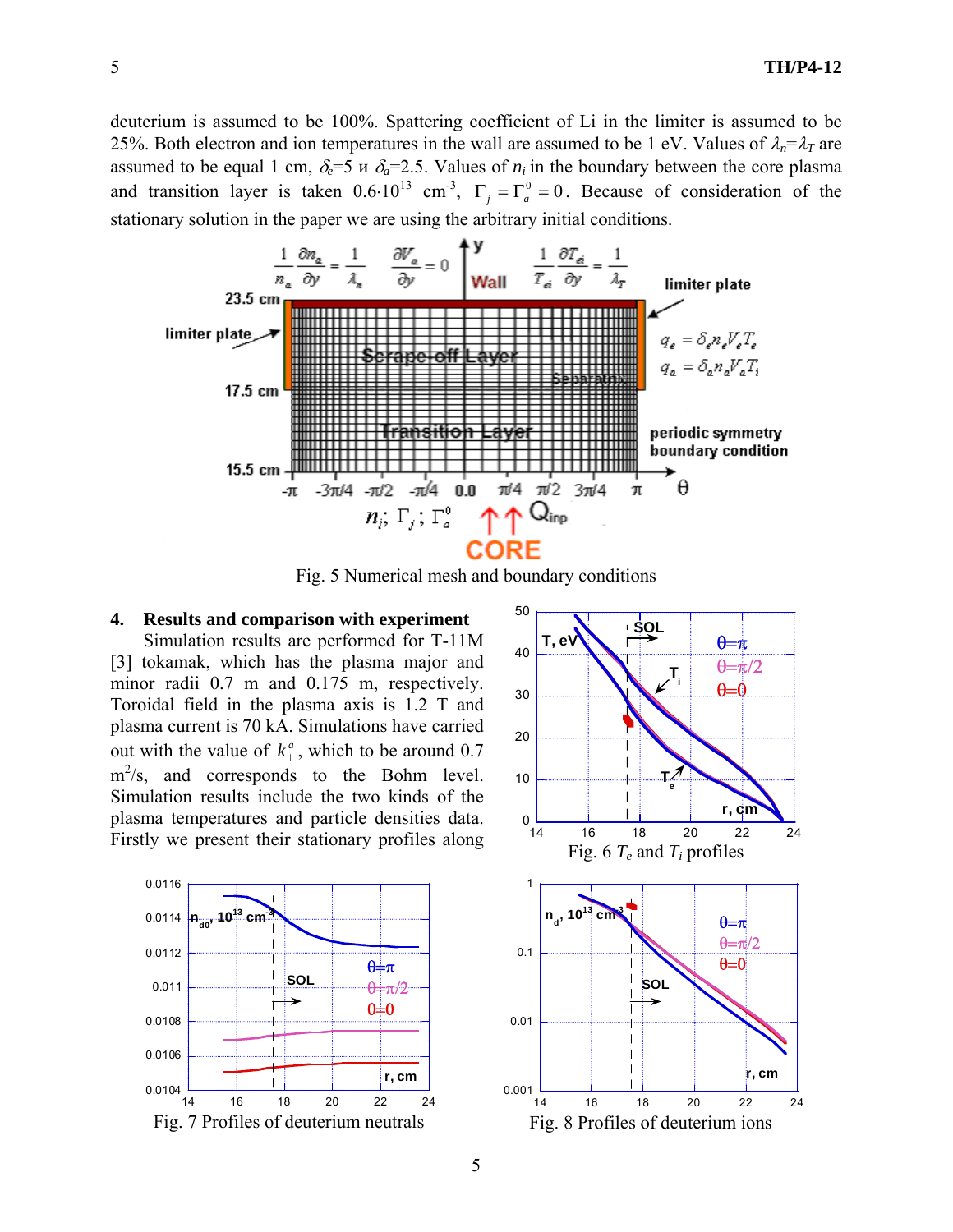the minor radius *r* for the three values of the poloidal angle  $\theta$ . Secondly we present the time evolutions of the volume averaged plasma temperatures and particle densities. In the Fig. 6 the profiles of electron and ion temperatures are presented. The Figs. 7 and 8 show the profiles of neutral and ion deuterium densities. The Figs. 9 and 10 present the profiles of neutral and ion Lithium densities. Dotted line in the pictures shows the minor radius of separatrix  $(r=17.5 \text{ cm})$ .



One can see that the ion density distributions together with the both electron and ion temperature distributions do not depend strongly on poloidal angle  $\theta$  whereas there is the irregularity of neutral distributions along the angle: the maximum of both deuterium and Lithium neutrals is located nearby limiter.



Fig. 11 Comparison between the experimental and simulated Lithium ion distributions in SOL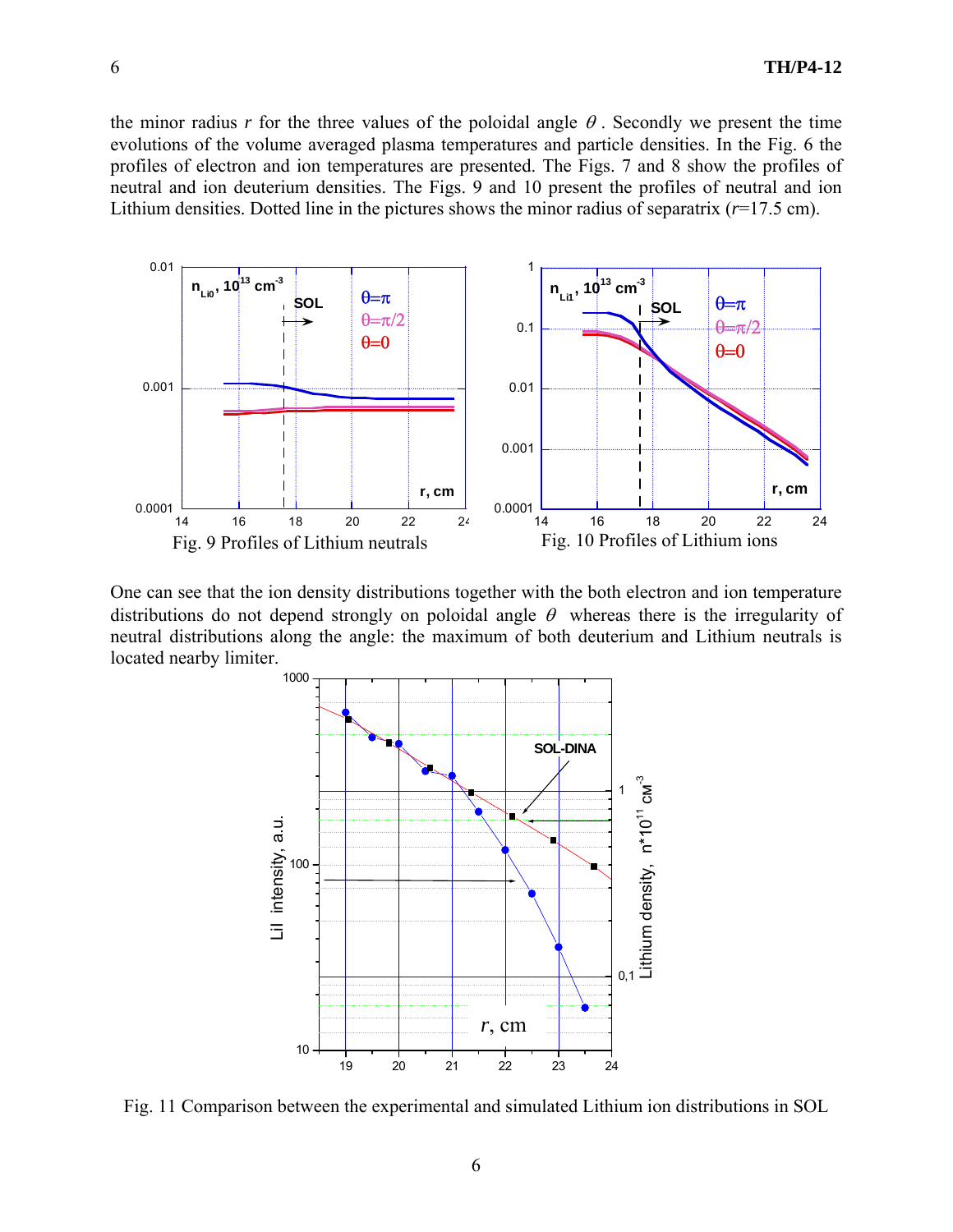Red points in the Fig. 6 and 8 denotes the measurement data in the boundary between plasma and SOL – the electron temperature is measured to be around 25 eV and electron density (it is close

to deuterium ion density) is measured to be around  $0.4 \cdot 10^{13}$  cm<sup>-3</sup>. These results were turned out from the volt-ampere characteristic measurements of special discharges between the lithium limiter and vacuum vessel. One can see that they are close to the simulated values.

Fig.11 demonstrates the appropriate accordance between experimental and modeled distribution of the Lithium ions inside of SOL area for  $r \leq$ 21 cm. Steeper decrease of the Lithium ion density in the experiment is explained by location of the ICRH antenna 22 cm apart from plasma column axis [10], which was not taken into account in the SOL-DINA modeling.



 In Figs. 12-14 the time traces of the volume averaged plasma temperatures and particle densities are presented.



From the time evolution results one can see that the characteristic time of unsteady process is about 1 ms.

#### **5. Conclusions**

The new 2D code SOL-DINA was modified for studying of physical processes in SOL area of tokamak with lithium limiter. Updating of SOL-DINA code is performed by inclusion of